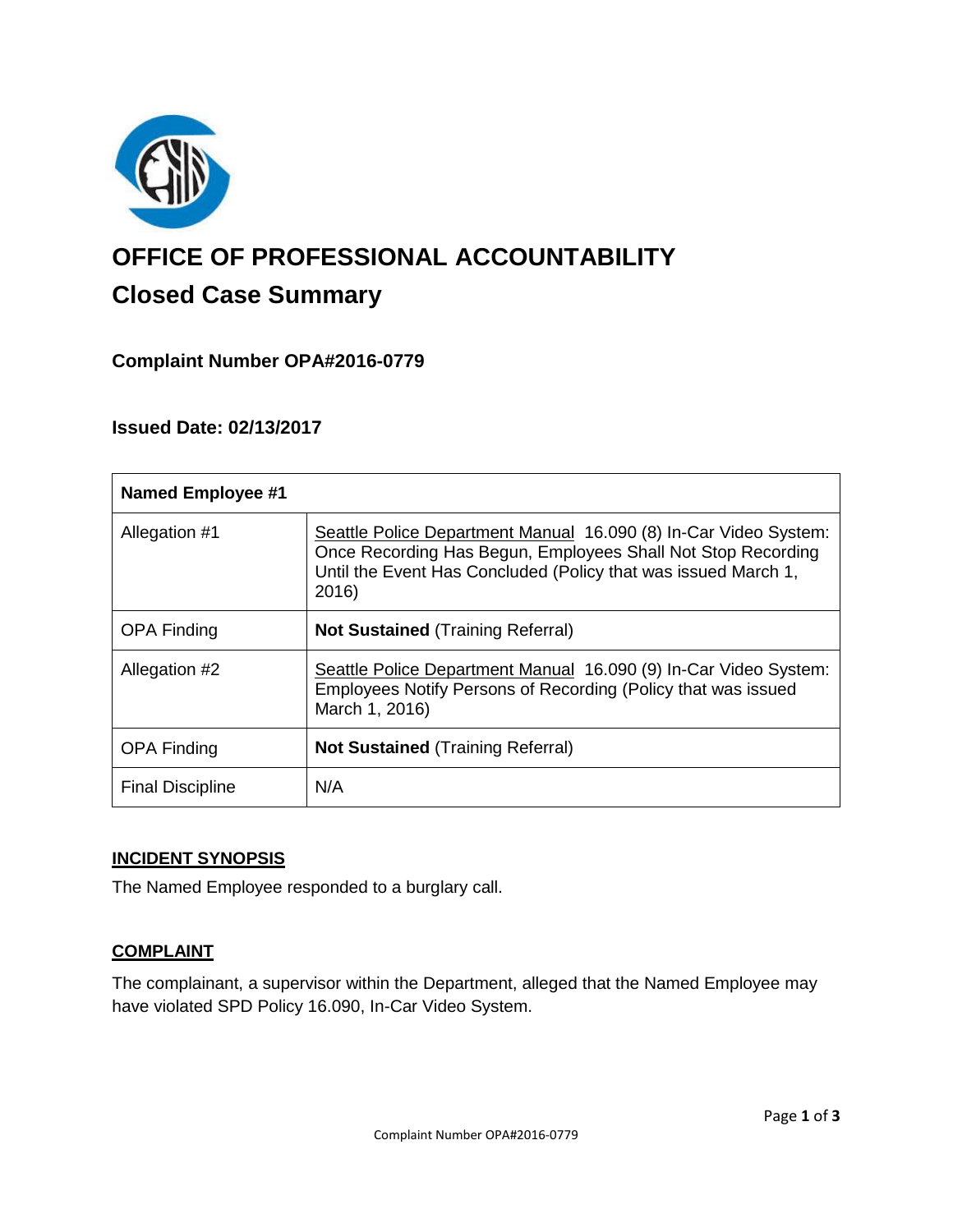#### **INVESTIGATION**

The OPA investigation included the following actions:

- 1. Review of the complaint memo
- 2. Review of In-Car Videos (ICV)
- 3. Search for and review of all relevant records and other evidence
- 4. Interview of SPD employee

#### **ANALYSIS AND CONCLUSION**

The preponderance of evidence from this investigation showed that the Named Employee shut off his ICV twice; once when he left the victim's residence in order to drive to the suspect's residence and again when he left returned to the victim's residence in order to return the stolen items. The Named Employee told OPA he shut off his ICV in between both residences because it was a bit of distance between them. The Named Employee thought he could turn off his ICV while in transit because he was not transporting or contacting anyone. The Named Employee made certain each time he arrived at the new location he restarted his ICV. Although the Named Employee did not continuously record throughout his police activity related to this 911 call, the OPA Director found the failure to record was based on a good faith attempt to comply with the policy based on a misinterpretation of its requirements.

The preponderance of evidence from this investigation showed that the Named Employee failed to inform both the victim and the suspect of the fact they were being audio and video recorded. The Named Employee thought he had done so and the error appeared to be inadvertent.

#### **FINDINGS**

#### **Named Employee #1**

#### Allegation #1

The evidence showed that the Named Employee would benefit from additional training. Therefore a finding of **Not Sustained** (Training Referral) was issued for *In-Car Video System: Once Recording Has Begun, Employees Shall Not Stop Recording Until the Event Has Concluded.*

**Required Training:** The Named Employee should be reminded of his obligation to record the entire incident even if he is driving from one location to another related to the same incident.

#### Allegation #2

The evidence showed that the Named Employee would benefit from additional training. Therefore a finding of **Not Sustained** (Training Referral) was issued for *In-Car Video System: Employees Notify Persons of Recording.*